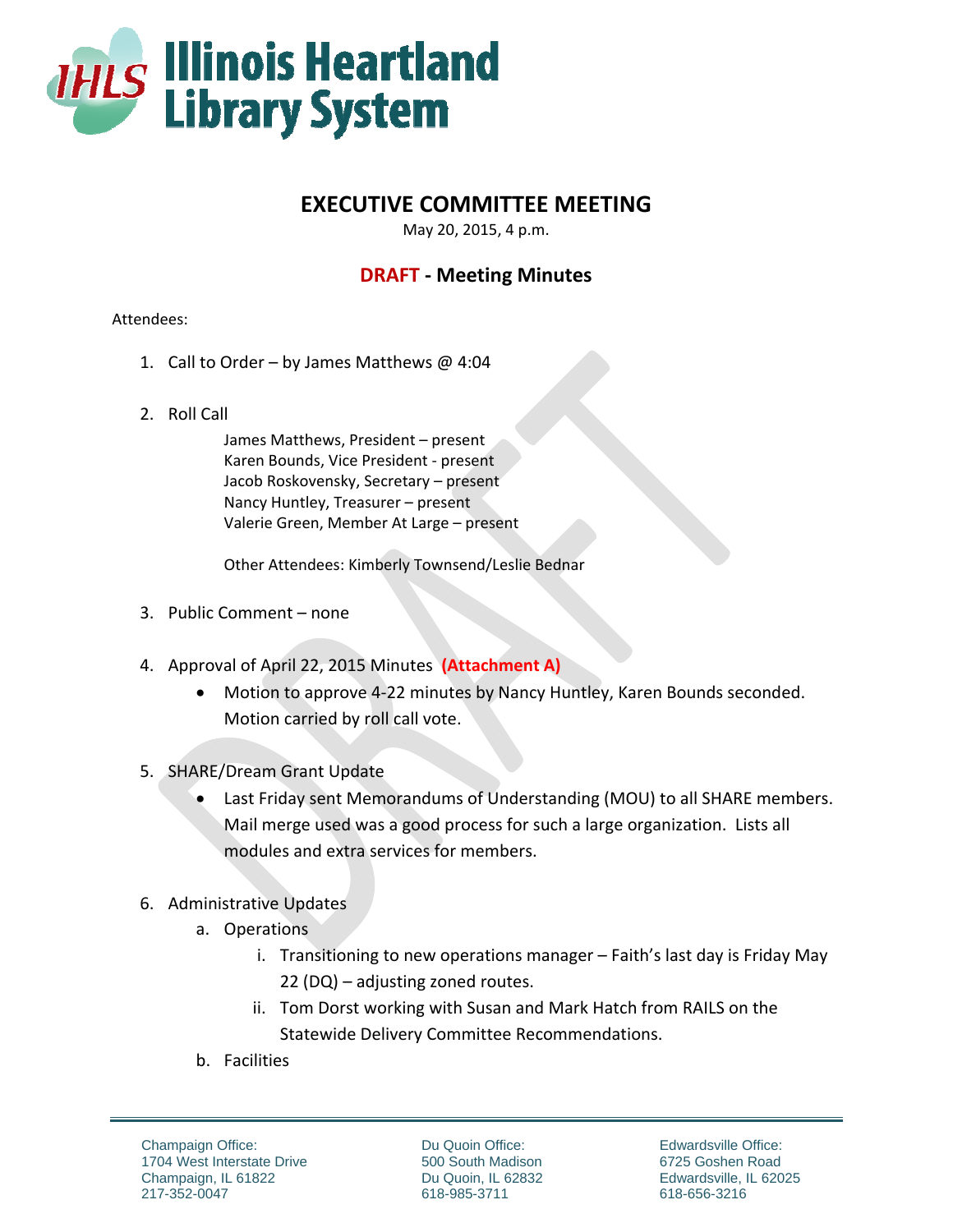

- i. Susan ordered appraisal for building in CH. Will help in our decision to determine value vs cost of repairs.
- ii. Landlord DQ
	- 1. roof has not been patched in DQ (there is a tarp in place now)
	- 2. Two weeks ago power was cut on Friday. Ameren cut power it was a mistake per landlord, it was fixed an hour later – determined it was due to landlord's late payment.
- c. Grants
	- i. Submitted FY16 MARC of Quality Grant ‐ Extending FY15 grant for two years (for database clean up work)
	- ii. Submitted CMC FY16 grant application
	- iii. Received \$730,333.34 in APC Grant funds on May 7, bringing us to 79% of \$3.364 M allocation for FY2015.
- d. Staffing
	- i. All staff day June  $11<sup>th</sup>$  will put in the next Moving Forward newsletter that we will be closed that day.
	- ii. Theme Healthy Habits

## 7. Open Meetings Act

- a. Leslie Closed meeting minutes
	- i. Kimberly spoke to Chris Boggs ‐ once minutes are no longer closed we keep for same length of time of all other board minutes, and we follow same destruction schedule.
	- ii. If not opened must continue to review until opened.
	- iii. Must have a written record of all open minutes will need to be approved. Public body must approve the destruction of the verbatim minutes. Can destroy the verbatim minutes once written approved are on file.
	- iv. Will complete the remaining review by June
	- v. June will address remaining sessions. We will vote on disposal of verbatim minutes and minutes to open. Verbatim minutes will be transferred to written form completely by the June board meeting.
- 8. Committee Updates
	- a. Membership and Policy

Champaign Office: 1704 West Interstate Drive Champaign, IL 61822 217-352-0047

Du Quoin Office: 500 South Madison Du Quoin, IL 62832 618-985-3711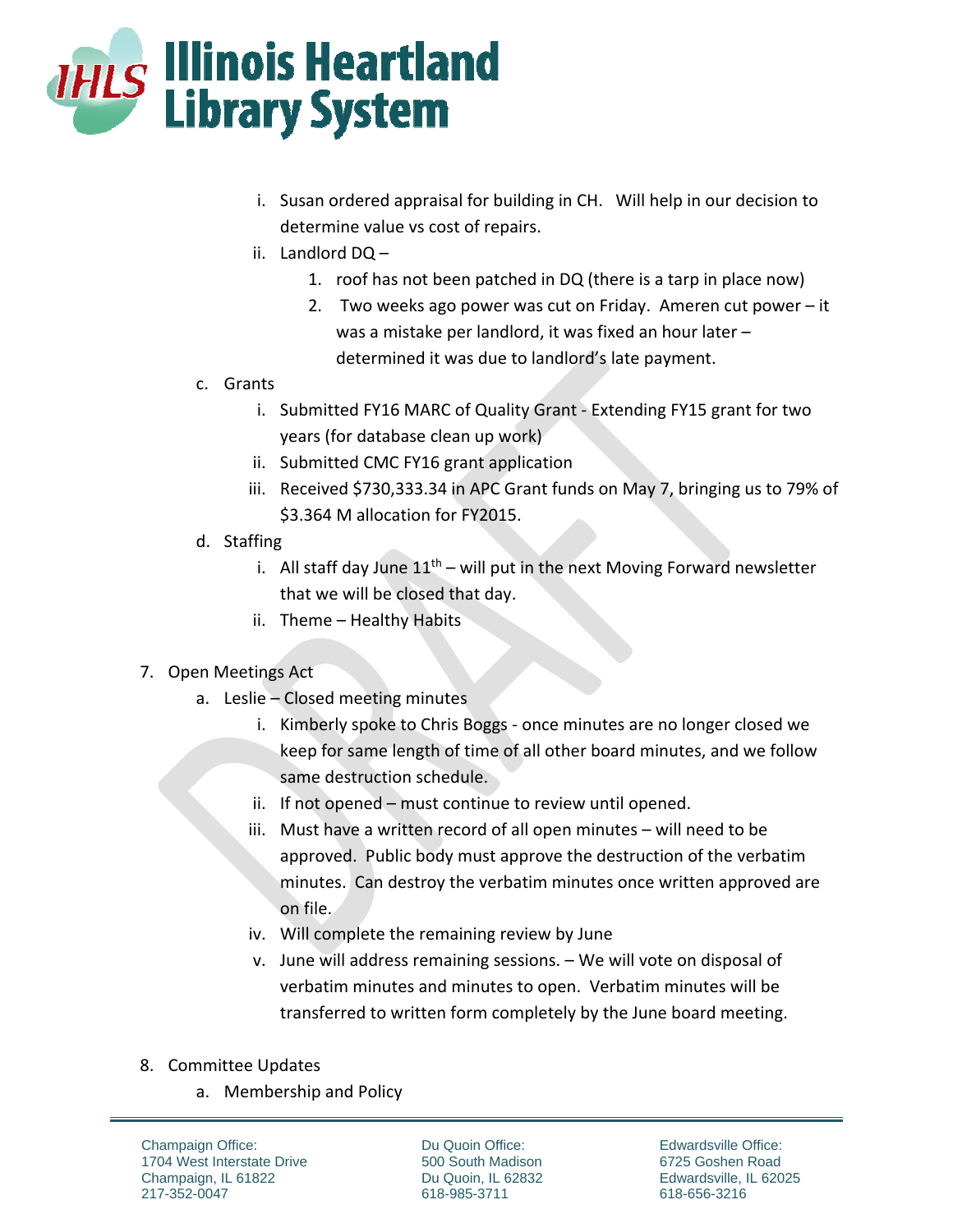

- i. Did not meet this month
- b. Finance
	- i. Meeting on  $21^{st}$  will provide a verbal report
- c. Personnel
	- i. Met May  $7<sup>th</sup>$  and to date have received two directors evaluations. Will send a reminder to board.
	- ii. Proposed personnel changes will be brought to the board. Fairly minor changes. Will report to board. Minutes will be report for board in consent agenda.
- d. Facilities
	- i. No meeting
- e. Long Range Planning
	- i. Survey closed on May  $8<sup>th</sup>$ , and the report is being put together by the consultants. Will see a draft after Memorial Day.
	- ii. Report for meeting written report Nancy will provide.
- f. Nominating
	- i. Election is complete election will be certified this month.
- 9. Unfinished Business
	- a. 2015 Annual Meeting  $-50<sup>th</sup>$  Anniversary of Systems in Illinois June 23rd
		- i. Reminder annual meeting at Champaign office.
		- ii. Board meeting starts at 5pm. Annual meeting starts at 4pm. Light hors d'oeuvres.
		- iii. Will invite new board members.
		- iv. Will invite staff at office location CH
		- v. Annual items will be approved/Counsel/Prevailing wage etc.
		- vi. Recognize board members that are leaving thank you.
	- b. All Systems Board Meeting May 12 Annual joint meeting
		- i. Nice meeting and lunch
		- ii. Enjoyed hearing Jesse White's four principles
- 10. New Business
	- a. Unserved Population in IHLS **(Attachment B)**
		- i. Map shows unserved members in each area RAILS and IHLS
		- ii. RAILS 8% IHLS 25% unserved
		- iii. State wide library card is not very popular
			- 1. Many unserved can utilized library in their school district

Champaign Office: 1704 West Interstate Drive Champaign, IL 61822 217-352-0047

Du Quoin Office: 500 South Madison Du Quoin, IL 62832 618-985-3711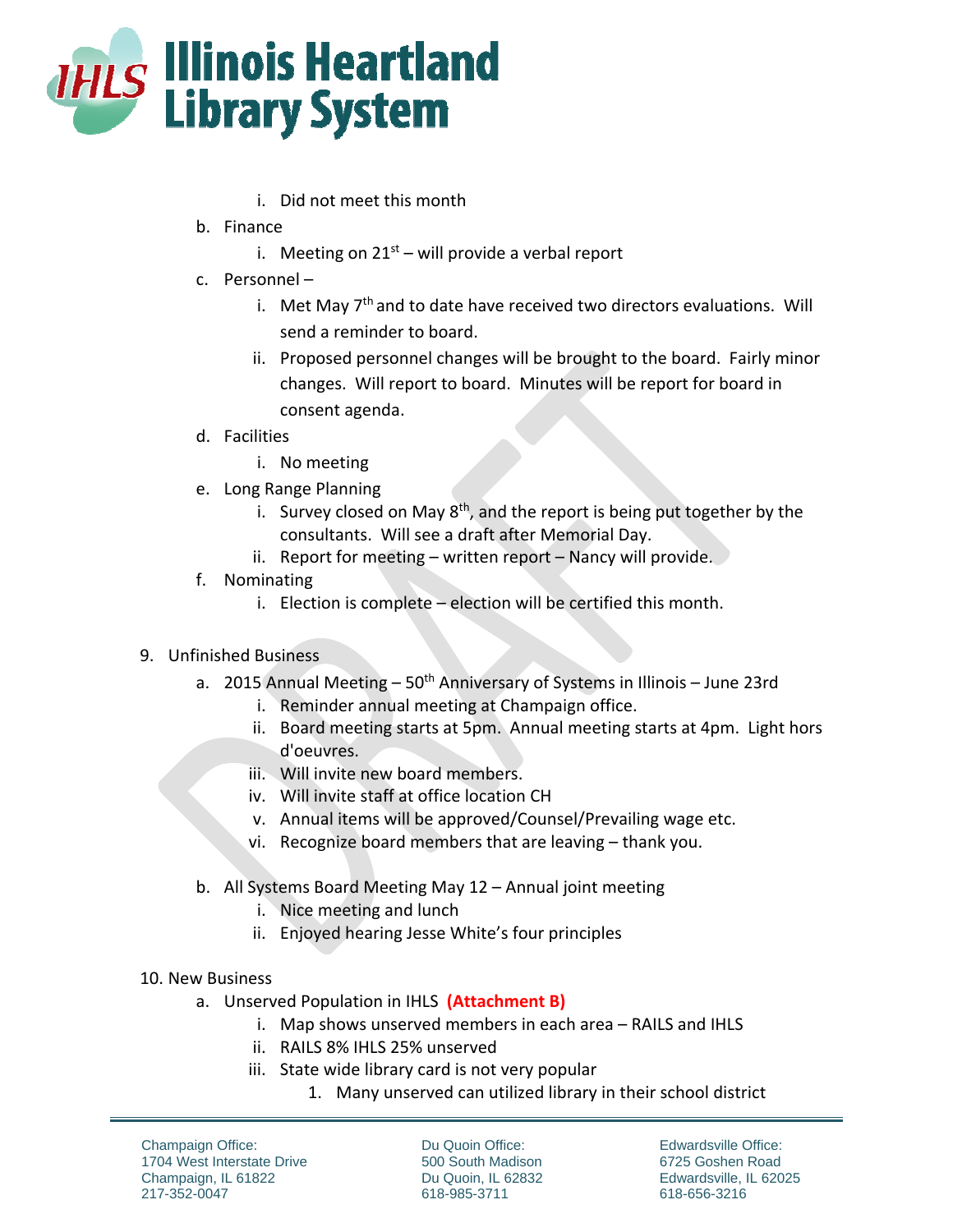

- 2. Library card nonresidents need a process on what price and when to provide.
- 3. Need to refocus our efforts to make our libraries stronger.
- b. IHLS Operations Committee
	- i. RAILS has a delivery committee its focus is delivery only.
	- ii. Will provide the board with more IHLS delivery information as a core service.
	- iii. Combine with Facilities and call it Operations to provide delivery information. Think about a permanent standing committee rather than an adhoc committee due to its importance.
	- iv. Start conversation at May meeting to see our direction.
- c. RAILS Membership Standards Process
	- i. RAILS Long Range Planning process determined they would look at membership standards
	- ii. It was determined that standards would need equal agreement with IHLS and RAILS before going forward.
	- iii. Dee Brennan understands that IHLS is not currently ready to move forward with this and it should not move forward without our members.
	- iv. Discussed direction in this process. Determining our official response. Will present a drafted letter at the next board meeting.
- d. Review May Board Agenda
	- i. Will have a written executive committee report
	- ii. Policy did not meet no report
	- iii. Personnel written report
	- iv. Financial report outside of consent agenda
	- v. Board election action item
	- vi. Long Range Planning will be written
	- vii. Finance will do verbal report.
	- viii. Personnel VG will give a verbal also to go over proposed changes under new business…reminder to fill out evaluation under verbal report.
	- ix. Unfinished business Open Meetings Act. Basic topic leave same. Will be an action item (review of closed session minutes) – will approve some of the minutes. Remainder in June
	- x. New business Employee Health Insurance Proposal Action plan represent no increase ‐ Level Funding proposal is recommended.
	- xi. Personnel Code Update action item
	- xii. Online Auction Process for surplus materials

Champaign Office: 1704 West Interstate Drive Champaign, IL 61822 217-352-0047

Du Quoin Office: 500 South Madison Du Quoin, IL 62832 618-985-3711